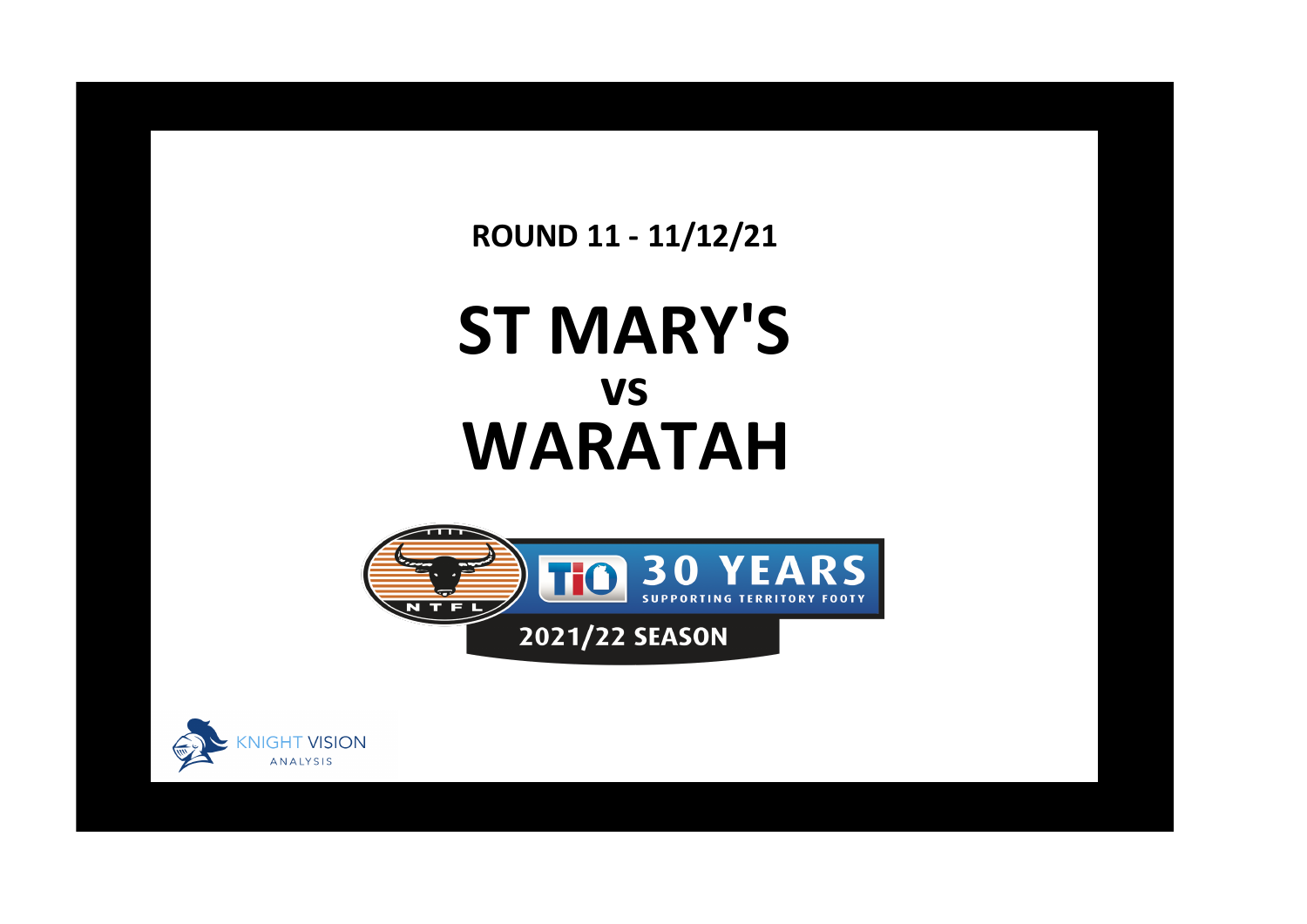|                |                | <b>St Mary's</b>        |                |              |                          | <b>Differential</b><br>Waratah |                         |                         |                |                         |  |              |                |                |                |              |
|----------------|----------------|-------------------------|----------------|--------------|--------------------------|--------------------------------|-------------------------|-------------------------|----------------|-------------------------|--|--------------|----------------|----------------|----------------|--------------|
| Q1             | Q <sub>2</sub> | Q <sub>3</sub>          | Q4             | <b>TOTAL</b> |                          | Q1                             | Q <sub>2</sub>          | Q <sub>3</sub>          | Q <sub>4</sub> | <b>TOTAL</b>            |  | Q1           | Q <sub>2</sub> | Q <sub>3</sub> | Q <sub>4</sub> | <b>TOTAL</b> |
| 39             | 43             | 36                      | 41             | 159          | <b>Kicks</b>             | 36                             | 35                      | 35                      | 39             | 145                     |  | $+3$         | $+8$           | $+1$           | $+2$           | $+14$        |
| 19             | 20             | 15                      | 16             | 70           | <b>Handballs</b>         | 10                             | 20                      | 13                      | 19             | 62                      |  | $+9$         | $\mathbf{0}$   | $+2$           | $-3$           | $+8$         |
| 58             | 63             | 51                      | 57             | 229          | <b>Disposals</b>         | 46                             | 55                      | 48                      | 58             | 207                     |  | $+12$        | $+8$           | $+3$           | $-1$           | $+22$        |
| 2.05           | 2.15           | 2.40                    | 2.56           | 2.27         | <b>K:H Ratio</b>         | 3.60                           | 1.75                    | 2.69                    | 2.05           | 2.34                    |  | $-1.55$      | $+0.40$        | $-0.29$        | $+0.51$        | $-0.07$      |
| 64%            | 67%            | 50%                     | 73%            | 64%          | Kick Eff. %              | 78%                            | 57%                     | 66%                     | 62%            | 66%                     |  | $-14%$       | $+10%$         | $-16%$         | $+12%$         | $-1%$        |
| 95%            | 80%            | 67%                     | 81%            | 81%          | <b>Handball Eff. %</b>   | 60%                            | 95%                     | 77%                     | 74%            | 79%                     |  | +35%         | $-15%$         | $-10%$         | $+8%$          | $+2%$        |
| $\overline{2}$ | $\overline{2}$ | 8                       | 3              | 15           | <b>Clangers</b>          | $\overline{\mathbf{3}}$        | 6                       | 3                       | 3              | 15                      |  | $-1$         | $-4$           | $+5$           | $\mathbf 0$    | $\mathbf 0$  |
| 25             | 31             | 23                      | 23             | 102          | <b>Cont. Poss</b>        | 24                             | 28                      | 23                      | 29             | 104                     |  | $+1$         | $+3$           | $\mathbf{0}$   | $-6$           | $-2$         |
| 31             | 32             | 28                      | 32             | 123          | <b>Unc. Poss</b>         | 24                             | 27                      | 25                      | 29             | 105                     |  | $+7$         | $+5$           | $+3$           | $+3$           | $+18$        |
| 8              | 19             | 9                       | 9              | 45           | <b>Marks</b>             | 11                             | $\overline{\mathbf{z}}$ | 11                      | 10             | 39                      |  | $-3$         | $+12$          | $-2$           | $-1$           | $+6$         |
| 6              | 13             | 7                       | 8              | 34           | <b>Unc. Marks</b>        | 9                              | 6                       | 11                      | 9              | 35                      |  | $-3$         | $+7$           | $-4$           | $-1$           | $-1$         |
| $\mathbf{2}$   | 6              | $\overline{2}$          | 1              | 11           | <b>Cont. Marks</b>       | 2                              | 1                       | 0                       | 1              | $\overline{\mathbf{4}}$ |  | $\mathbf{0}$ | $+5$           | $+2$           | $\mathbf{0}$   | $+7$         |
| $\overline{2}$ | 5              | 1                       | $\mathbf{0}$   | 8            | <b>Int. Marks</b>        | $\overline{2}$                 | $\Omega$                | 2                       | 1              | 5                       |  | $\Omega$     | $+5$           | $-1$           | $-1$           | $+3$         |
| 4              | 5              | $\overline{\mathbf{3}}$ | $\overline{2}$ | 14           | <b>F50 Marks</b>         | 1                              | 1                       | 1                       | $\overline{2}$ | 5                       |  | $+3$         | $+4$           | $+2$           | $\mathbf{0}$   | $+9$         |
| 17             | 14             | 10                      | 11             | 52           | <b>Handball Receives</b> | 4                              | 17                      | 9                       | 14             | 44                      |  | $+13$        | $-3$           | $+1$           | $-3$           | $+8$         |
| 19             | 21             | 17                      | 19             | 76           | <b>Groundball Gets</b>   | 14                             | 24                      | 18                      | 23             | 79                      |  | $+5$         | $-3$           | $-1$           | $-4$           | $-3$         |
| 6              | 16             | 5                       | 11             | 38           | <b>Hitouts</b>           | 8                              | 9                       | 11                      | 6              | 34                      |  | $-2$         | $+7$           | $-6$           | $+5$           | $+4$         |
| 9              | 9              | 8                       | 5              | 31           | <b>Clearances</b>        | 7                              | 12                      | 7                       | 12             | 38                      |  | $+2$         | $-3$           | $+1$           | $-7$           | $-7$         |
| 10             | 16             | 13                      | 20             | 59           | <b>Tackles</b>           | 5                              | 12                      | 15                      | 13             | 45                      |  | $+5$         | $+4$           | $-2$           | $+7$           | $+14$        |
| 6              | 8              | 10                      | 8              | 32           | <b>One Percenters</b>    | 4                              | 5                       | 7                       | 7              | 23                      |  | $+2$         | $+3$           | $+3$           | $+1$           | $+9$         |
| 4              | 5              | 6                       | 5              | 20           | <b>Spoils</b>            | 4                              | 4                       | 5                       | 5              | 18                      |  | $\mathbf{0}$ | $+1$           | $+1$           | $\mathbf{0}$   | $+2$         |
| 8              | 6              | 6                       | 4              | 24           | <b>Frees For</b>         | 10                             | 4                       | 7                       | 7              | 28                      |  | $-2$         | $+2$           | $-1$           | $-3$           | $-4$         |
| 10             | 4              | $\overline{7}$          | 7              | 28           | <b>Frees Against</b>     | 8                              | 6                       | 6                       | 4              | 24                      |  | $+2$         | $-2$           | $+1$           | $+3$           | $+4$         |
| 17             | 8              | 9                       | 9              | 43           | Inside 50s               | 6                              | 9                       | 9                       | 14             | 38                      |  | $+11$        | $-1$           | $\mathbf{0}$   | $-5$           | $+5$         |
| $\overline{2}$ | 6              | $\overline{\mathbf{z}}$ | 10             | 25           | <b>Rebound 50s</b>       | 12                             | 5                       | 6                       | 4              | 27                      |  | $-10$        | $+1$           | $+1$           | $+6$           | $-2$         |
| 65%            | 63%            | 33%                     | 44%            | 53%          | Score / I50 %            | 67%                            | 44%                     | 44%                     | 57%            | 53%                     |  | $-2%$        | +18%           | $-11%$         | $-13%$         | $+1%$        |
| 5              | 4              | $\overline{2}$          | 4              | 15           | Goals                    | 4                              | 3                       | $\overline{\mathbf{2}}$ | 4              | 13                      |  | $+1$         | $+1$           | $\mathbf{0}$   | $\mathbf{0}$   | $+2$         |
| 6              | 1              | 1                       | 0              | 8            | <b>Behinds</b>           | 0                              | $\mathbf{1}$            | $\mathbf{2}$            | 4              | 7                       |  | $+6$         | $\mathbf{0}$   | $-1$           | -4             | $+1$         |
| 36             | 25             | 13                      | 24             | 98           | <b>Score</b>             | 24                             | 19                      | 14                      | 28             | 85                      |  | $+12$        | $+6$           | $-1$           | $-4$           | $+13$        |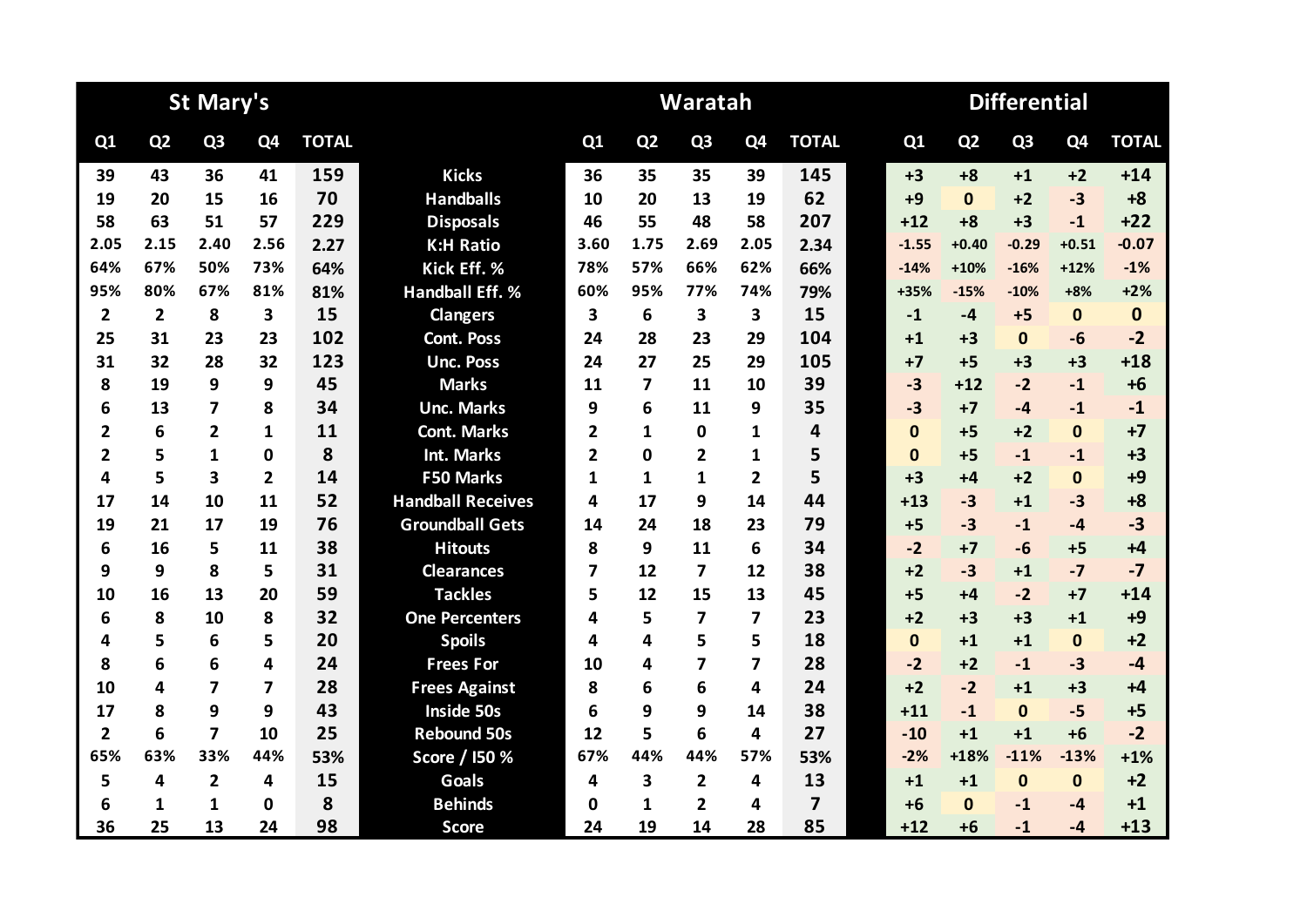|                     |       |                |       |        |             |              |             |       |    |    |      |      | <b>St Mary's</b> |      |        |               |            |              |      |           |     |    |            |                        |      |             |                        |
|---------------------|-------|----------------|-------|--------|-------------|--------------|-------------|-------|----|----|------|------|------------------|------|--------|---------------|------------|--------------|------|-----------|-----|----|------------|------------------------|------|-------------|------------------------|
| <b>Player</b>       | К     | н              | D     |        | KE% HE% CLG |              | <b>CP</b>   | UP    | M  | UM | CM   |      | IM F50M HR       |      | GBG HO |               | <b>CLR</b> | т            | 1%   | <b>SP</b> | FF. | FA | <b>150</b> | <b>R50</b>             | G    | В           | SA                     |
| 04 N Paredes        | 23    | 2              | 25    | 61%    | 100%        | 1            | 16          | 6     | 2  | 0  | 2    | 1    | 1                | 6    | 10     | 0             | 8          | 4            | 0    | 0         | 6   | 3  | 9          | 1                      | 2    | 0           | $\overline{2}$<br>     |
| 12 J Salmon         | 16    | 2              | 18    | 44%    | 50%         |              | 2           | 16    | 5  | 5  | 0    | 0    |                  | 5    |        | 0             | 2          |              |      | 0         |     | 0  | 4          | 2                      | 2    | 1           | 3                      |
| 38 L Jellyman-Tumer | 13    | 5              | 18    | 77%    | 60%         | 1            | 4           | 13    | 1  | 1  | 0    | 0    | 0                | 7    | 4      | 0             | 1          | 3            | 4    | 1         |     | 3  |            | 3                      | 0    | 0           | 0                      |
| 03 Lachlan Taylor   | 14    | 3              | 17    | 43%    | 100%        | 3            | 6           | 11    | 3  | 3  | 0    | 2    | 0                | 4    | 5      | 0             | 0          | 3            | 1    | 1         | 2   | 2  | 5          | 1                      | 0    | 0           | 3                      |
| 09 D Landt          | 13    | $\overline{2}$ | 15    | 69%    | 100%        | 0            | 7           | 8     | 1  | 1  | 0    | 0    | 0                | 5    | 7      | 0             | 5          | 3            | 2    | 1         | 0   | 1  | 7          | 3                      | 0    | 1           | 1                      |
| 11 N Yarran         | 7     | 8              | 15    | 86%    | 75%         | 0            | 8           | 7     | 2  | 2  | 0    | 0    | 0                | 2    | 8      | 0             | 3          | 7            | 0    | 0         | 0   | 4  | 2          | 1                      | 1    | 0           | 1                      |
| 01 Jacob Long       | 9     | 4              | 13    | 78%    | 100%        | 0            | 5           | 8     | 3  | 3  | 0    | 0    | 0                | 3    | 4      | 0             | 0          | 1            | 2    | 2         | 1   | 0  | 1          | 1                      | 2    | 0           | 0                      |
| 05 K Parnell        | 8     | 4              | 12    | 88%    | 100%        | 1            | 6           | 5     | 3  | 2  | 1    | 1    | 0                | 2    | 4      | 0             | 0          | 3            |      | 4         | 1   | 2  | 3          | 4                      | 0    | 0           | 2                      |
| 07 N Lockyer Jnr    | 9     | 2              | 11    | 56%    | 50%         | 0            | 7           | 4     | 6  | 2  | 4    | 0    | 6                | 0    | 3      | 0             | 0          | 0            | 0    | 0         | 0   | 1  | 0          | 0                      | 5    | 3           | 0                      |
| 33 B Tedcastle      | 8     | 3              | 11    | 25%    | 100%        | 1            | 2           | 9     | 5  | 5  | 0    | 0    | 2                | 2    | 2      | 0             | 1          | 0            | 1    | 0         | 0   | 0  | 3          | 0                      | 1    | 1           | 1                      |
| 31 Z Robinson       | 6     | 4              | 10    | 83%    | 75%         | 1            | 5           | 5     | 1  | 1  | 0    | 1    | 0                | 4    | 3      | 0             | 2          | 12           | 0    | 0         | 4   | 0  | 2          | 1                      | 0    | 0           | 1                      |
| 21 Braxton Ah Mat   | 3     | 5              | 8     | 100%   | 80%         | 1            | 5           | 3     | 1  | 1  | 0    | 1    | 0                | 0    | 5      | 0             |            | 1            | 3    | 3         | 0   | 1  | 0          | 1                      | 0    | 0           | 0                      |
| 23 J Toa            | 3     | 5              | 8     | 100%   | 80%         | 1            | 4           | 4     | 1  | 1  | 0    | 0    | 0                | 2    | 3      | 9             | 2          | 4            | 1    | 1         | 2   | 1  | 2          | 0                      | 0    | 0           | 0                      |
| 10 S Rioli          | 3     | 4              | 7     | 67%    | 100%        |              | 4           | 4     | 0  | 0  | 0    | 0    | 0                | 1    | 4      | 0             | 3          | 1            | 0    | 0         | 0   | 2  | 0          | 1                      | 0    | 0           | 0                      |
| 20 R Smith          | 2     | 5              | 7     | 100%   | 60%         | 1<br>na ma   | 5           | 2     | 1  | 0  | 1    | 0    | 0                | 2    | 4      | 28<br>an mara | 0          | 2<br>www.com | 0    | 0         | 0   | 3  | 2          | 0<br>a sa san          | 0    | 0<br>on men | 2<br><b>STATISTICS</b> |
| 24 J Calder         | 4     |                | 6     | 25%    | 100%        |              | 4           |       | 2  | 1  |      | 0    | 2                |      | 3      | 1             | O          | 1            | 0    | 0         | 0   |    | O          | 0                      | 0    | 1           | 1<br>mmmmm             |
| 27 G Gallus         | 4     | 2              | 6     | 100%   | 50%         | 0<br>ana ana | 3<br>n mana | 3     | 1  | 1  | 0    | 1    | 0                |      |        | 0             | 0          | 5            | 2    | 2         | 2   | 1  | 0          | 3<br>a sa san          | 0    | 0           | 0<br>www.com           |
| 35 M Wilkinson      | 3     | 3              | 6     | 33%    | 100%        | O            | 2           | 4     | 3  | 3  | 0    |      | 0                |      |        | 0             |            | 4            |      | 0         |     |    | 0          | 0                      | 0    | 0           | 1                      |
| 26 H Labastida      | 3     | 2              | 5     | 33%    | 50%         | 0            | 2           | 3     | 1  | 1  | 0    | 0    | 0                | 2    | 2      | 0             |            | 1            | 0    | 0         | 0   | 0  | 0          | 0<br><b>STATISTICS</b> | 0    | 1           | 0                      |
| 02 S Holna          | 3     | 1              | 4     |        | 100% 100%   | O            | 2           | 2     | 0  | 0  | 0    | 0    | 0                |      |        | 0             |            | 2            | 4    | 4         | 2   | 0  | 0          | 3                      | 0    | 0           | 0                      |
| 19 J Cullen         | 3     |                | 4     | 67%    | 100%        | 1            | 2           | 2     | 3  | 1  | 2    | 0    | 2                | 0    | 0      | 0             | 0          | 0            |      | 1         | 1   | 1  | 1          | 0                      | 2    | 0           | 0<br>an ma             |
| 39 B Browne         | 1     | $\mathbf{1}$   | 2     |        | 100% 100%   | 0            | 1           | 1     | 0  | 0  | 0    | 0    | 0                | 1    | 1      | 0             | 0          | 0            | 0    | 0         | 0   | 0  | 1          | 0                      | 0    | 0           | 0                      |
|                     |       |                |       |        |             |              |             |       |    |    |      |      |                  |      |        |               |            |              |      |           |     |    |            |                        |      |             |                        |
| <b>SMFC</b>         | 159   | 70             | 229   | 64%    | 81%         | 15           | 102         | 123   | 45 | 34 | 11   | 8    | 14               | 52   | 76     | 38            | 31         | 59           | 32   | 20        | 24  | 28 | 43         | 25                     | 15   | 8           | 18                     |
| <b>WAR</b>          | 145   | 62             | 207   |        | 66% 79%     | 15           | 104         | 105   | 39 | 35 | 4    | 5    | 5                | 44   | 79     | 34            | 38         | 45           | 23   | 18        | 28  | 24 | 38         | 27                     | 13   | 7           | 10                     |
| <b>Differential</b> | $+14$ | $+8$           | $+22$ | $-1\%$ | $+2%$       | 0            | -2          | $+18$ | +6 | -1 | $+7$ | $+3$ | $+9$             | $+8$ | -3     | +4            | $-7$       | $+14$        | $+9$ | $+2$      | -4  | +4 | $+5$       | $-2$                   | $+2$ | $+1$        | $+8$                   |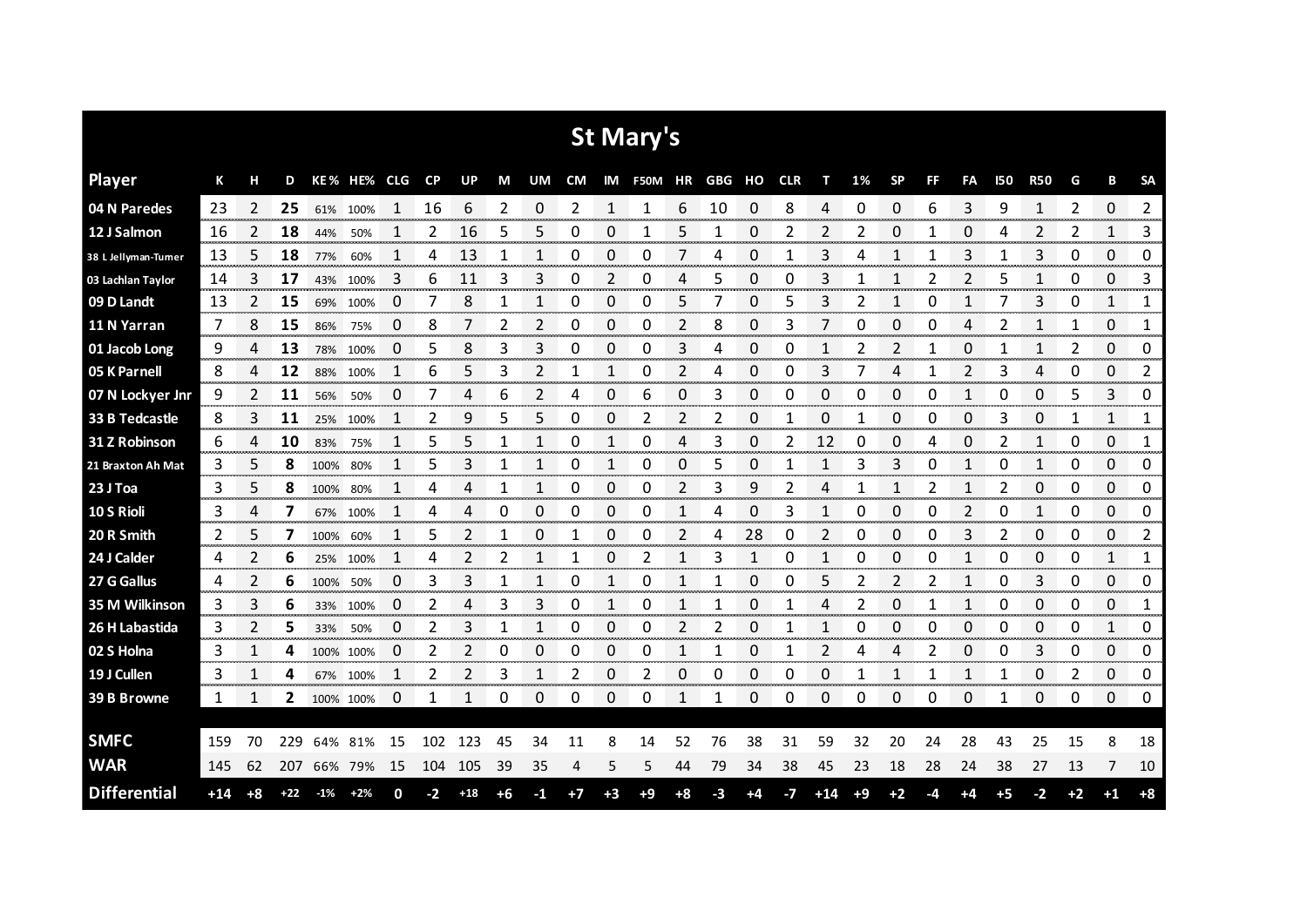|                     |     |    |       |       |             |            |           |               |    |              |      |             | Waratah                  |    |      |    |      |       |    |              |    |               |            |                     |             |                           |                             |
|---------------------|-----|----|-------|-------|-------------|------------|-----------|---------------|----|--------------|------|-------------|--------------------------|----|------|----|------|-------|----|--------------|----|---------------|------------|---------------------|-------------|---------------------------|-----------------------------|
| <b>Player</b>       | К   | н  | D     |       | KE% HE% CLG |            | <b>CP</b> | UP            | М  | UM           |      |             | CM IM F50M HR GBG HO CLR |    |      |    |      | т     | 1% | <b>SP</b>    | FF | FA            | <b>I50</b> | <b>R50</b>          | G           | В                         | <b>SA</b>                   |
| 04 D Collis         | 19  | 2  | 21    |       | 63% 100%    | 2          | 6         | 14            | 2  | 2            | 0    |             | 0                        | 5  | 5    | 0  | 2    | 2     | 1  | 1            | 3  | 0             | 3          | 5                   | 0           | 0                         | 1                           |
| 01 J Magro          | 12  |    | 14    | 50%   | 100%        |            | 3         | 11            | 4  | 4            | 0    | 0           |                          | 5  |      | 0  | 2    | 6     | 2  | 1            | 2  | 0             |            | 1                   | 1           | 2                         | 1                           |
| 17 J Stevens        | 10  | 4  | 14    | 90%   | 50%         | 0          | 12        | 3             | 2  | 1            | 1    | 0           |                          |    | 10   | 0  | 6    | 3     | 0  | 0            |    | 3             | 4          | 1                   | 2           | 0                         | 2                           |
| 02 T Fields         | 11  |    | 12    | 36%   | 100%        | 2          | 8         | 4             | 3  | 3            | 0    | 0           |                          |    |      | 1  |      | 5     | 0  | 0            |    | 3             | 3          | 0                   | 2           | 0                         | 0                           |
| 03 B Carroll        | 7   | 4  | 11    | 57%   | 75%         | $\Omega$   | 8         | 3             | 1  | $\mathbf{1}$ | 0    | $\Omega$    | 0                        |    | 8    | 0  | 4    | 5     | 1  | 0            | 0  | $\mathbf{1}$  | 2          | $\overline{2}$      | 0           | 0                         | 0                           |
| 05 T Cree           | 8   | 3  | 11    | 75%   | 67%         | 0          | 9         | 3             | 2  | 2            | 0    | 1           | 0                        | 1  | 5    | 0  | 5    | 3     | 0  | 0            | 4  | 3             | 2          | 1                   | 1           | 0                         | 0                           |
| 06 W Collis         | 9   | 2  | 11    | 44%   | 100%        | 3          | 7         | 4             | 1  | 1            | 0    | 0           | 0                        | 1  | 5    | 0  | 4    | 6     | 0  | 0            | 3  | 1             | 3          | 1                   | 1           | 0                         | 0                           |
| 09 J Bowd           | 8   | 3  | 11    | 100%  | 33%         | 1          | 3         | 8             | 2  | 2            | 0    | 1           | 0                        | 5  | 2    | 0  | 0    | 0     | 1  | 1            | 1  | 2             | 2          | 5                   | 0           | 0                         | 0                           |
| 14 J Crocker        | 7   | 3  | 10    | 57%   | 100%        | 1          | 3         | 7             | 3  | 3            | 0    | 0           | 0                        | 3  | 3    | 0  | 1    | 0     | 0  | 0            | 1  | 0             | 2          | $\overline{2}$      | 0           | 0                         | 0                           |
| 16 A Ross           | 6   | 4  | 10    | 83%   | 50%         | 1          | 5         | 5             | 2  | 1            | 1    | 1           | 0                        | 4  | 4    | 0  | 0    | 1     | 6  | 6            | 0  | 1             | 0          | 3                   | 0           | 0                         | 0                           |
| 07 R Turnbull       | 4   | 5  | 9     | 50%   | 60%         | 1          | 6         | 3             | 0  | 0            | 0    | 0           | 0                        | 3  | 6    | 1  | 2    | 1     | 0  | 0            | 0  | 1             |            | 0                   | 2           | 0                         | 0                           |
| 27 C Arnold         | 6   | 3  | 9     | 50%   | 100%        |            | 5         | 4             | 3  | 1            | 2    | 0           | 2                        | 0  | 2    | 3  |      | 1     | 0  | 0            | 1  | 1             |            | 0                   | 2           | 1                         | 2                           |
| 32 H Kerinaiua      | 5   | 4  | 9     | 80%   | 75%         | 1          | 5         | 3             | 2  | 2            | 0    | 1           | 0                        | 1  | 5    | 0  | 4    | 2     | 1  | 0            | 0  | 0             | 2          | 0                   | 0           | 0                         | 0                           |
| 33 C Rich           | 5   | 4  | 9     | 60%   | 100%        | 0          | 5         | 6             | 5  | 5            | 0    | 0           | 0                        |    | 4    | 0  | O    | 1     | 1  | 0            |    | $\mathcal{P}$ | 0          | 1                   | 2           | 0                         | 2<br><b>TOTAL CO</b>        |
| 34 J Le Grice       | 5   | 4  | 9     | 80%   | 75%         | 0          | 5         | 4             | 3  | 3            | 0    | ი           | 0                        |    | 3    | 0  | 2    | 2     | 0  | 0            | 2  | 0             | 0          | 1                   | 0           | 0<br>ana manana           | 0<br><b>Service Control</b> |
| 23 D Gunning        | 4   | 4  | 8     | 75%   | 100%        | ---------- | 3         |               |    |              | 0    | 0<br>anana. | 0                        | 3  |      | 0  | Ω    | 0     |    |              |    |               | U          | 0                   | 0<br>anana. | 0<br><b>TOTAL CONTROL</b> | 1<br>manan n                |
| <b>18 N Stevens</b> | 4   | 2  | 6     | 75%   | 50%         | 0          | 4         | 3             | 0  | 0            | 0    | 0           | 0                        | 3  | 1    | 14 | 1    | 3     | 0  | 0            | 3  | 1             | 2          | 0<br><b>Seconds</b> | 0           | 0                         | 1<br>ana ana                |
| 08 D O'Dwyer        | 3   | 2  | 5     | 67%   | 100%        | 0          | 3         |               |    | 1            | 0    | 0           | 0                        | 0  | 3    | 1  | O    | 0     | 6  | 6            |    | 0             | O          | 2                   | 0           | 0                         | 0                           |
| 11 J Arratta        | 1   | 3  | 4     | 0%    | 100%        | 0          | 1         | 3             | 0  | 0            | 0    | 0           | 0                        | 3  |      | 0  | O    | 2     | O  | 0            | 0  | 0             | O          | 0                   | 0           | 0                         | 0                           |
| 13 J Wilkins        | 3   |    | 4     |       | 100% 100%   | 0          | 2         | 2             | 0  | 0            | 0    | 0           | 0                        | 0  |      | 14 | 3    | 1     | 2  | 1            | 2  | 1             | 3          | 0                   | 0           | 0                         | 0                           |
| 19 N Gooch          | 3   | 1  | 4     |       | 100% 100%   | 0          | 1         | 3             | 2  | 2            | 0    | 0           | 0                        | 0  | 1    | 0  | 0    | 1     | 1  | $\mathbf{1}$ | 1  | 0             | 1          | 2                   | 0           | 0                         | 0                           |
| 31 K Silver         | 2   | 1  | 3     |       | 0% 100%     | 0          | 0         | $\mathcal{P}$ | 0  | 0            | 0    | 0           | 0                        | 2  | 0    | 0  | 0    | 0     | 0  | 0            | 0  | 2             | 0          | 0                   | 0           | 2                         | 0                           |
|                     |     |    |       |       |             |            |           |               |    |              |      |             |                          |    |      |    |      |       |    |              |    |               |            |                     |             |                           |                             |
| <b>WAR</b>          | 145 | 62 | 207   | 66%   | 79%         | 15         | 104       | 105           | 39 | 35           | 4    | 5           | 5                        | 44 | 79   | 34 | 38   | 45    | 23 | 18           | 28 | 24            | 38         | 27                  | 13          | 7                         | 10                          |
| <b>SMFC</b>         | 159 | 70 | 229   |       | 64% 81%     | 15         | 102       | 123           | 45 | 34           | 11   | 8           | 14                       | 52 | 76   | 38 | 31   | 59    | 32 | 20           | 24 | 28            | 43         | 25                  | 15          | 8                         | 18                          |
| <b>Differential</b> | -14 | -8 | $-22$ | $+1%$ | $-2%$       | 0          | $+2$      | $-18$         | -6 | $^{\bf +1}$  | $-7$ | -3          | -9                       | -8 | $+3$ | -4 | $+7$ | $-14$ | -9 | -2           | +4 | -4            | -5         | $+2$                | -2          | $-1$                      | -8                          |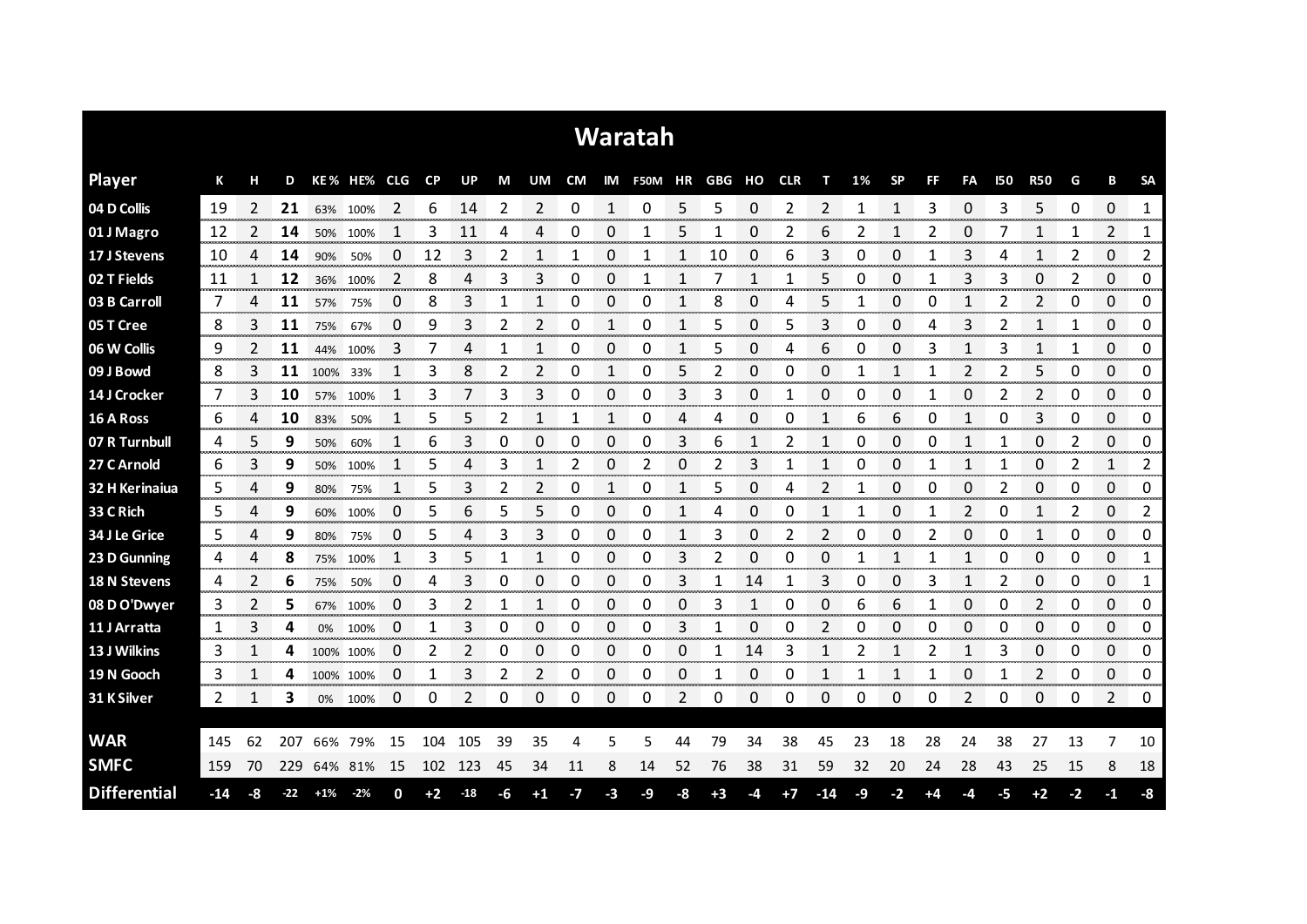|                        | <b>Score Sources</b> |            |
|------------------------|----------------------|------------|
|                        | <b>SMFC</b>          | <b>WAR</b> |
| <b>Turnover</b>        | 10.4.64              | 4.3.27     |
| <b>Stoppage</b>        | 3.4.22               | 9.4.58     |
| <b>Kick In</b>         | 1.1.7                | 0.0.0      |
| <b>TOTAL</b>           | 14.9.93              | 13.7.85    |
|                        | Defensive 50         |            |
| <b>Turnover</b>        | 1.0.6                | 0.2.2      |
| <b>Stoppage</b>        | 0.0.0                | 1.0.6      |
| Kick In                | 1.1.7                | 0.0.0      |
| <b>TOTAL</b>           | 2.1.13               | 1.2.8      |
|                        | <b>Midfield</b>      |            |
| <b>Turnover</b>        | 7.4.46               | 4.0.24     |
| <b>Centre Bounce</b>   | 1.2.8                | 4.0.24     |
| <b>B/ARC Stoppages</b> | 1.2.8                | 1.2.8      |
| <b>TOTAL</b>           | 9.8.62               | 9.2.56     |
|                        | <b>Forward 50</b>    |            |
| <b>Turnover</b>        | 2.0.12               | 0.1.1      |
| <b>Stoppage</b>        | 1.0.6                | 3.2.20     |
| <b>TOTAL</b>           | 3.0.18               | 3.3.21     |